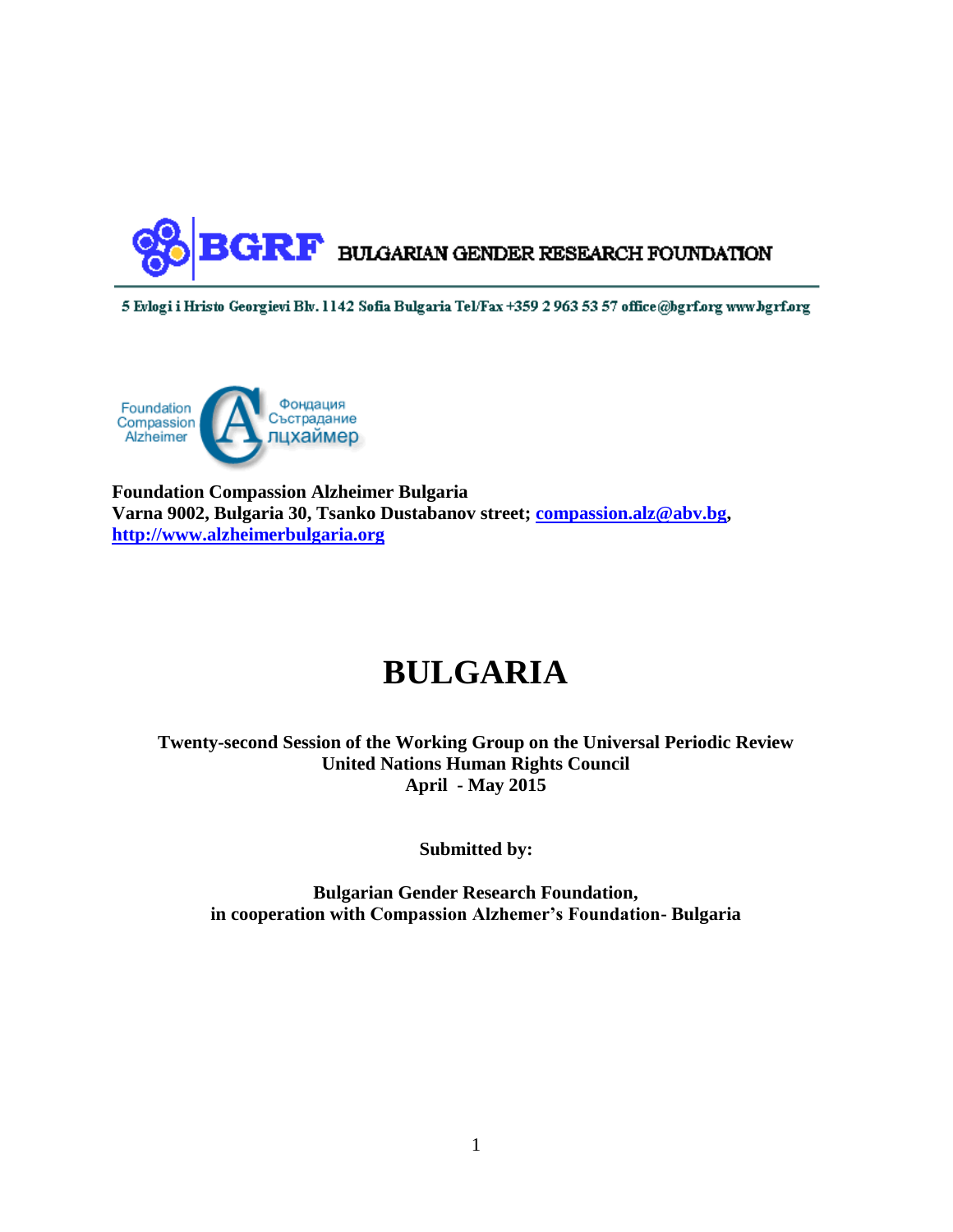# **Introduction and general considerations**

- **1.** The Bulgarian Gender Research Foundation (BGRF) is a non-governmental organization based in Sofia, and with branches in the country, that promotes social equality and women's human rights in Bulgaria through research, education and advocacy program. BGRF works in the fields of gender equality, socio- economic rights more generally, prevention of domestic violence, reproductive rights and anti-discrimination by providing information, research, analyses and draft laws, conducting campaigns and lobbying for legislative changes, training and consulting with professionals, and working in networks with other organizations, public institutions and experts.
- **2.** Compassion Alzheimer's Foundation is a non- governmental organization based in Varna and with office in Sofia, which works in the field of protection of persons with disabilities, with focus on Alzheimer's disease and Dementia, of elderly persons in general, through promotion of advanced strategies for treatment and care, adequate policy, legislation, social services for the affected persons and their families.
- **3.** As a result of the Universal Periodic Review 2010, the Bulgarian government accepted a number of recommendations and undertook commitments for the period in course until the next review, and namely in the field of gender equality, Gender- based violence , trafficking in persons, persons with disabilities, elderly persons.
- **4.** Since the UPR 2010, poverty and social exclusion continue to be dominant problems in Bulgaria. Local analysts estimate that 85 % of household monthly incomes are spent on basic necessities. Almost half of the Bulgarian people (44 %) experienced severe material deprivation in 2011, the highest percentage in the EU, which is 5 times higher than the EU average.

 The other social indicators also highlight that Bulgaria was the poorest MS in 2011: 49 % of the total population and 52 % of the children were at risk of poverty or social exclusion compared to 24 % and 27 % on average in the EU15. The situation is even worse for pensioners aged over 65, some 61 % of whom are at risk of poverty or social exclusion.

- **5.** The average salary in Bulgaria is the lowest among MS at BGN 768 (EUR 393 ) for September 2012. Twenty-two per cent of the labor force are employed on the minimum wage, amounting to BGN 310 (EUR 159), the second lowest in the EU.<sup>1</sup>Against this background, the trends show that emigration, especially among people 25-35, is due poverty and social exclusion. Since the beginning of 2012, Bulgaria has been struck by political crisis and the instability is still a major characteristic of the country. This instability was combined with the inability of the government to tackle serious human rights issues and concrete situations of human rights violations.
- **6.** In these conditions, the Bulgarian government failed to fulfill its obligations and commitments undertaken under the UN mechanisms and reviews. Namely, the

 $<sup>1</sup>$  - See more at:</sup>

http://www.novinite.com/articles/148997/EC%3A+Poverty+Level+in+Bulgaria+Is+Alarming#sthash.aWtrqXAi.dp uf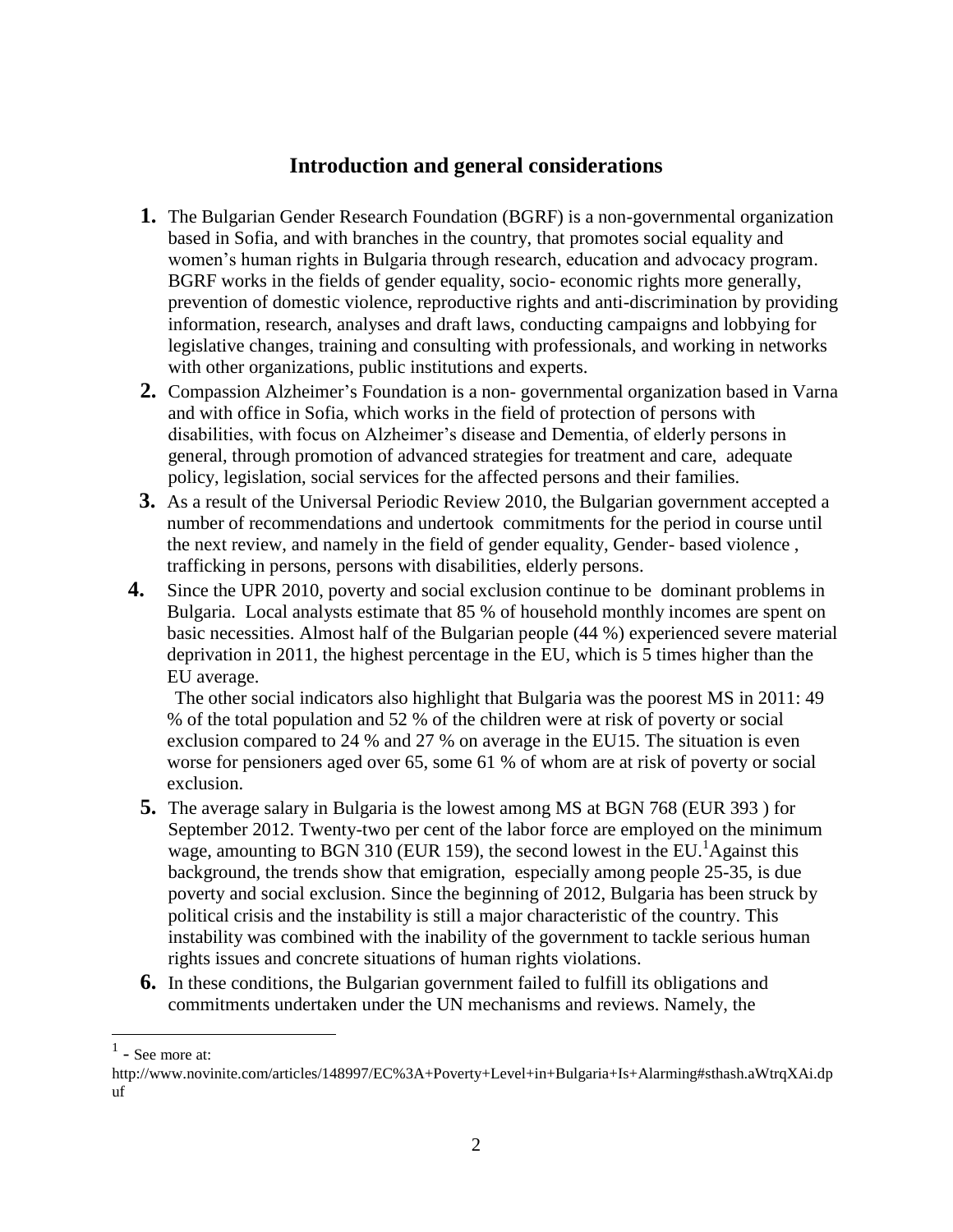obligations for progressive implementation and irreversible progress in the realization of human rights were not met by the governments during the period following the first UPR.

- **7.** Nevertheless, there are achievements in place, like the establishment in the end of 2013 of a Coordination mechanism on human rights and a Plan for the implementation of the recommendation of the CEDAW Committee. And their effect is still to be assessed in the future.
- **8.** The general recommendations made during the UPR 2010 are still valid: there is need for ratification of the Optional Protocol to the Convention on ESCR, the Optional Protocol to the Convention on the Rights of Persons with Disabilities.
- **9.** Bulgaria has to ratify also the Optional Protocol to the Convention on the Rights of the Child. The recommendations to the institutional framework include also the establishment of a Human Rights institution in accordance to the Paris Principles. Bulgaria has to strengthen further the institution of the Ombudsman and to establish an Ombudsman on the rights of the child.

## **Main issues of concern and recommendations**

#### **1. Gender equality and violence against women**

As a result of the UPR process 2010, the Bulgarian government accepted a number of recommendations in this field, namely for adopting explicit gender equality legislation, for adopting affirmative action measures in order to accelerate substantive equality, for addressing gender segregation in the economy and the Gender Pay Gap. In the meantime, and especially after the recommendations of the CEDAW Committee issued during its 52d session in July 2012, the government started taking some action at policy level. Namely, for the first time a National Plan for the implementation of the Recommendations of the CEDAW Committee was adopted in the end of July 2013. An attempt to draft a Gender Equality law and to strengthen the gender equality machinery followed, but it did not bring real results. No high level legislation was proposed and the changes in the competences of the Consultative committee on gender equality, enforced at regulatory level, remained weak and not implemented, and without potential on the strengthening process required.

Addressing the segregation and the GPG, and the adoption of affirmative action, remained commitments on paper in the mentioned Plan for the implementation of the recommendations of the CEDAW Committee, with no real perspective for implementation, especially in the absence of a gender equality law.

A special gender equality law is needed also for addressing the gaps in Bulgarian legislation and practice in the area of women's political participation and women in decision making process and for tackling consistently gender stereotypes.

The current statistics about women's political participation, for example, shows that in the last 42th National Assembly women took 25% of parliamentarian seats; at local level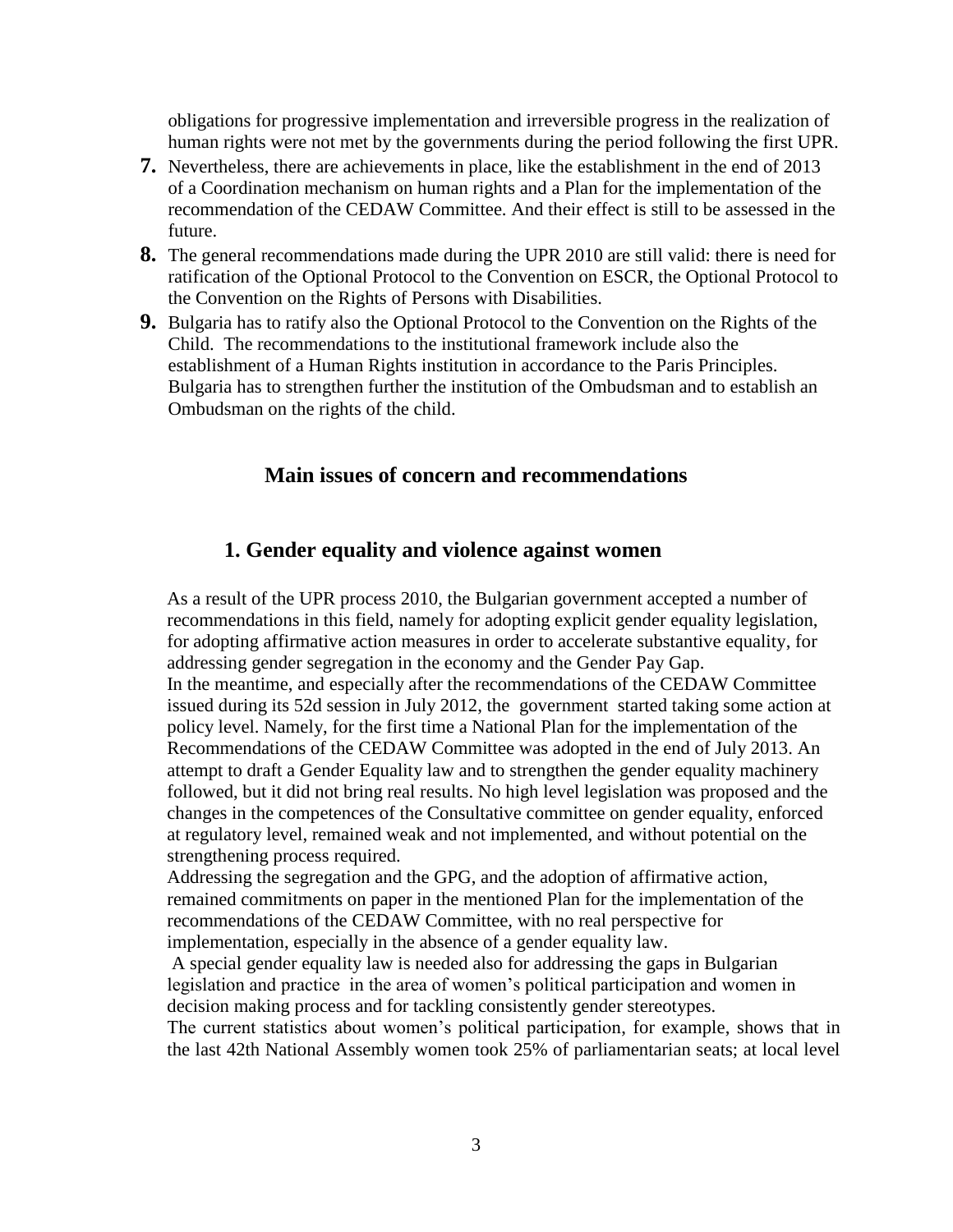women mayors are 11% and women members of municipal councils are  $26\%$ <sup>2</sup>. In addition there is a clear territorial imbalance of political representation of women at local level- more women mayors in rural seats to 25 000 inhabitants; and lack of women in top positions in bigger towns and in Southern Bulgaria - a fact that requires special analysis and special measures.<sup>3</sup>Effective measures for tackling gender stereotypes, including in media and advertising, were not taken by the government in practice. The decrease in overtly discriminatory and sexist advertisements is due to the fierce reaction by civil society, and namely by women's NGOs, to their legal action and exposure of these practices and impunity of the corporate sector. An example is the legal case of 13 women against Peshtera anisette advertisement- *13 women v Peshtera Winery and others.* Although the claim was rejected consecutively by the Commission for Protection from Discrimination and the Supreme Administrative Court, the case had big impact on national and international level. Despite that, the State institutions, the jurisdictions and the court have declined up to now all claims for discrimination based on sex due to gender stereotyping.

The lack of special gender equality legislation is also an obstacle for making the State accountable for public funding for gender equality and violence against women. A concrete example of that is the systematic cutting of public funds allocated for NGO projects for the implementation of the Law on Protection against Domestic Violence/ LPADV/. Since a major amendment of the Law in December 2009, each year EURO 250 000 were allocated to the Ministry of Justice for this purpose but until now less than 40% of the money had reached the beneficiaries. Due to delays in announcing the tenders and serious gaps in the funding schemes and budget cycles, a considerable share of the funds was not used for protection of victims but directed towards other needs of the ministry and government.

Preventing human trafficking, and increase the protection provided to victims, namely women and children, social and legal assistance and compensation of victims are still serious issues, as raised by the UPR 2010. The monitoring of the implementation of the Council of Europe Convention on Action against Trafficking in Human Beings<sup>4</sup> reiterates these issues of concern, which were not tackled consistently in the reviewed period.

An alerting trend observed in the work of NGOs which are providers of services for children victims of trafficking is the prevalence of girls / mainly of Roma origin/ victims of early and forced marriages, and at risk of internal and external trafficking and exploitation, who are placed by State authorities in the crisis centres for victims of violence. For example, the NGO "Open door"- Pleven reports about more than half of its clients in the last year being such children. Representatives of NGOs complain of reluctance of the authorities to investigate these case, to prosecute and punish perpetrators who are very often part of the community. The Bulgarian government accepted the recommendation to guarantee effective access to justice, reparation and protection for women victim of Gender- Based violence.

Despite that, the government has not yet provided compensation and reparation to the women and girls victims of such forms of violence in the cases decided by the CEDAW

<sup>&</sup>lt;sup>2</sup>http://ec.europa.eu/justice/gender-equality/gender-decision-making/database/politics/municipalcouncils/index\_en.htm

<sup>&</sup>lt;sup>3</sup> http://www.balkanassist.bg/files/11\_12\_13%20More%20women%20Baseline%20Resume%20Bg.pdf

<sup>&</sup>lt;sup>4</sup> Recommendation CP/2012/2 of the Committee of the Parties to the CoE Convention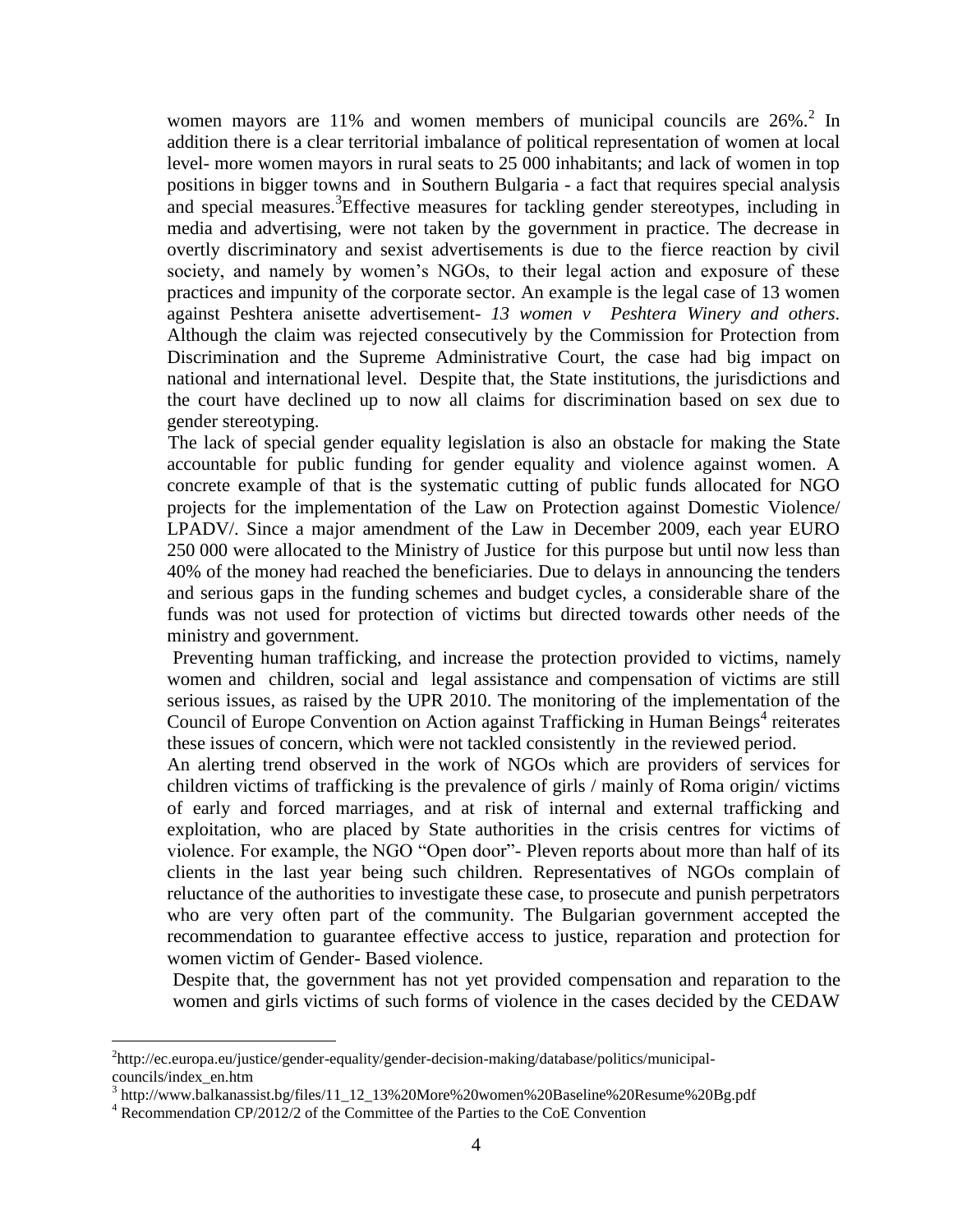Committee under the OP CEDAW- *V.K v. Bulgaria, Jallow v. Bulgaria and V.P.P. v. Bulgaria.* Thus the government does not comply with international standards for Due Diligence in cases of GBV but also does not respect its general international law obligations.

#### **Recommendations:**

**The government needs to adopt a special law on gender equality, to implement the Due Diligence principle in the field of Gender - Based violence and trafficking, to ensure public funds for the work on gender equality and for GBV. R Bulgaria has to provide compensation and reparation for women and girls victims of violence under the communications decided against Bulgaria by the CEDAW Committee.**

## **2. People with disabilities, elderly, those in need of long-term care**

 Despite the commitments undertaken as a result of the UPR 2010, the situation is as follows: 2.1. There is no database and official statistics on the number of people with disabilities. Elderly people and people with disabilities are a social group which will be growing in near future and will require long-term care. This will lead to growing need for development of related social services and care.

 In spite of the ratification by Bulgaria of the UN Convention for the people with disabilities, a major problem of people with disabilities is the blocked access to labour marked because of lower education levels, unemployment, and subsequently, further exclusion from society.

2. 2. There is a lack of comprehensive medical and social services for elderly and disabled persons tailored for their needs, as well as a lack of funding for long-term medical care. Care and support provision is not adequate enough and frequently fails to support fundamental entitlements to an acceptable quality of life, and to be treated with respect for dignity and human rights. Respecting the rights of old people (to remain at home) requires also good quality home care and an enabling environment.

2.3. There is no system for remuneration of family members who provide long-term care for elderly and dependent people. Although the share of non-formal care provided at home by family members is rising in the last few years, this type of care constitutes a significant part of longterm care provided in Bulgaria. There is no special social security scheme for provision of care/caregiving. To afford and ensure of care for elderly or dependent person is a "luxury" or impossible condition for the most of Bulgarian families.

2.4. The high level of poverty (Bulgaria is ranked as the poorest country among all EU countries according to data by the European Commission for 2013) provokes serious difficulties for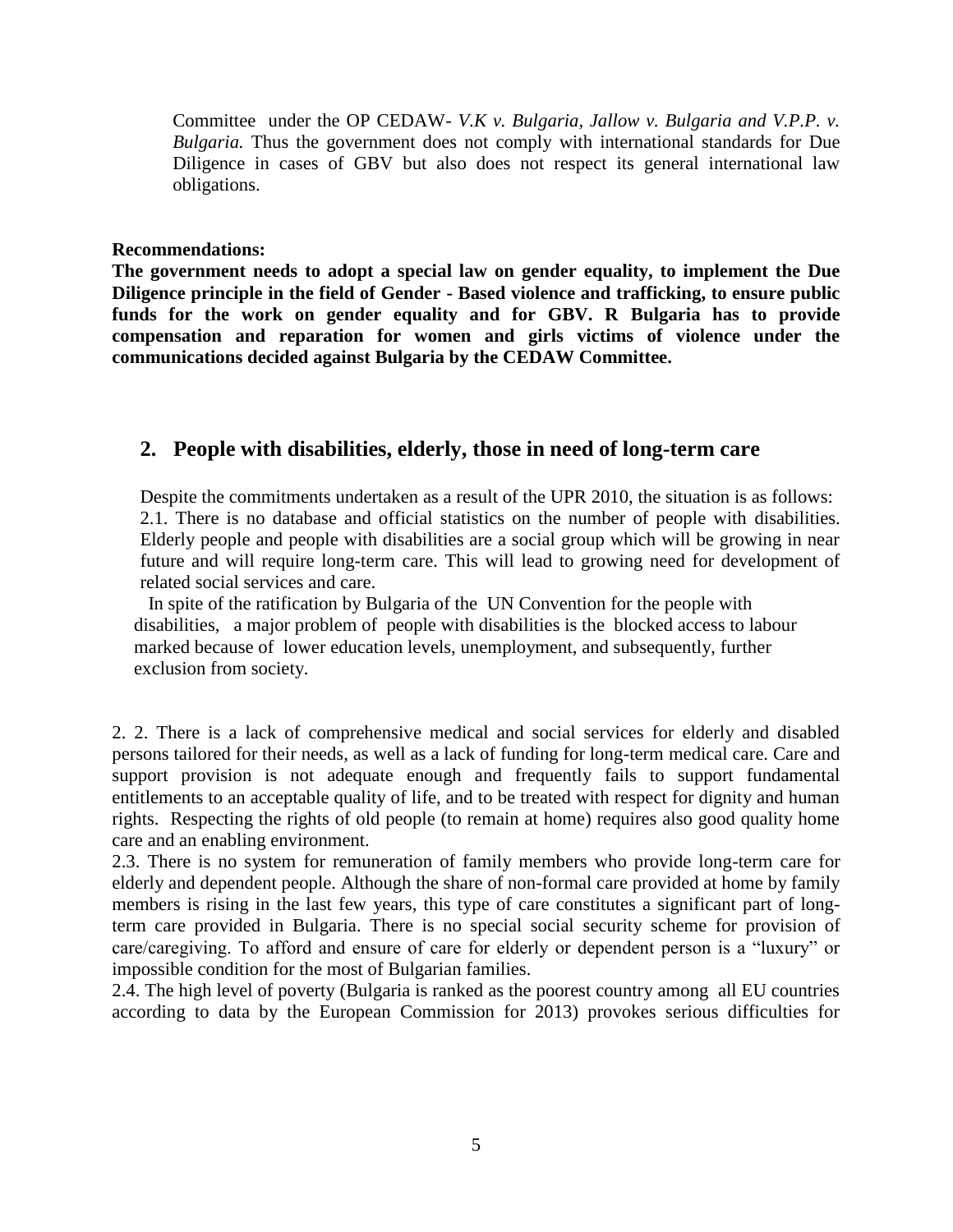accessing health services.<sup>5</sup>. The risk of poverty or social exclusion faced by people aged 65 or more in 2012 was 59.1 % in Bulgaria.<sup>6</sup>

**Recommendations: The government has to ensure a high standards health and social care for persons with disability and elderly persons. It has to ensure adequate integration in the labour market of persons with disabilities with the respective legislation and policies, create the enabling work environment and conditions facilitating their access to employment.**

**Provide social support/measures and policies for (women) caregivers, for their social life integration. Support services for the families with responsibilities for caring for a dependent relative and enhancing the balance between personal and professional life, to enable them to remain active in paid employment and maintain a social life.**

#### **3. People with Alzheimer's disease and Dementia**

3. 1. The quality of mental health care remains a stronghold of institutionalism. Care for people with mental diseases is provided mainly in outdated institutions (hospitals, dispensaries, social services and social care homes), falling under the jurisdiction of two separate ministries (Ministry of Health and Ministry of Labour and Social Policy). All institutions work in isolation from each other, observing their own internal rules. There is no network linking these institutions and allowing for comprehensive care for people with mental health problems.

3. 2. Psychiatric stigma towards the people with mental diseases is a major destructive factor, undermining the lives of both mental health service users and their families in the country. It is the cause for social isolation and discrimination, and leads to violation of their human rights. 100 000 people in Bulgaria suffer from Dementia and related disorders (50 000 suffer from Alzheimer's disease). There is still no specialised and adequate health and social care, nor programs and services for the sufferers from Dementia. There are no policies and services for the caregivers. For the half of the affected patients the time for proper diagnosis varies between 6 months and 3 years, due to the inadequate capacity of the public health system.

**Recommendations: The identified gaps in this field in Bulgaria require efforts of the government to invest in health and social systems to improve care and services for people with Dementia and their caregivers. Establishing national policies, programs and legislation is also in accordance to the initiative of the World Health Organisation and Alzheimer's disease International "Dementia: a public health priority" that calls for making Dementia a national public health and social care priority worldwide.** 

<sup>&</sup>lt;sup>5</sup> Report for Bulgaria's economic development for 2013, Institute for economic studies of Bulgarian Academy of Sciences- <http://ideas.repec.org/s/bas/econst.html>

<sup>6</sup> (*People at risk of poverty or social exclusion*, Eurostat, available at:

http://epp.eurostat.ec.europa.eu/statistics\_explained/index.php/People\_at\_risk\_of\_poverty\_or\_social\_exclusion). Among all EU member states Bulgaria is among the three countries with the highest risk of poverty rate for the population in general: 21.2 % (*People at risk of poverty or social exclusion*, Eurostat, available at: http://epp.eurostat.ec.europa.eu/statistics\_explained/index.php/People\_at\_risk\_of\_poverty\_or\_social\_exclusion).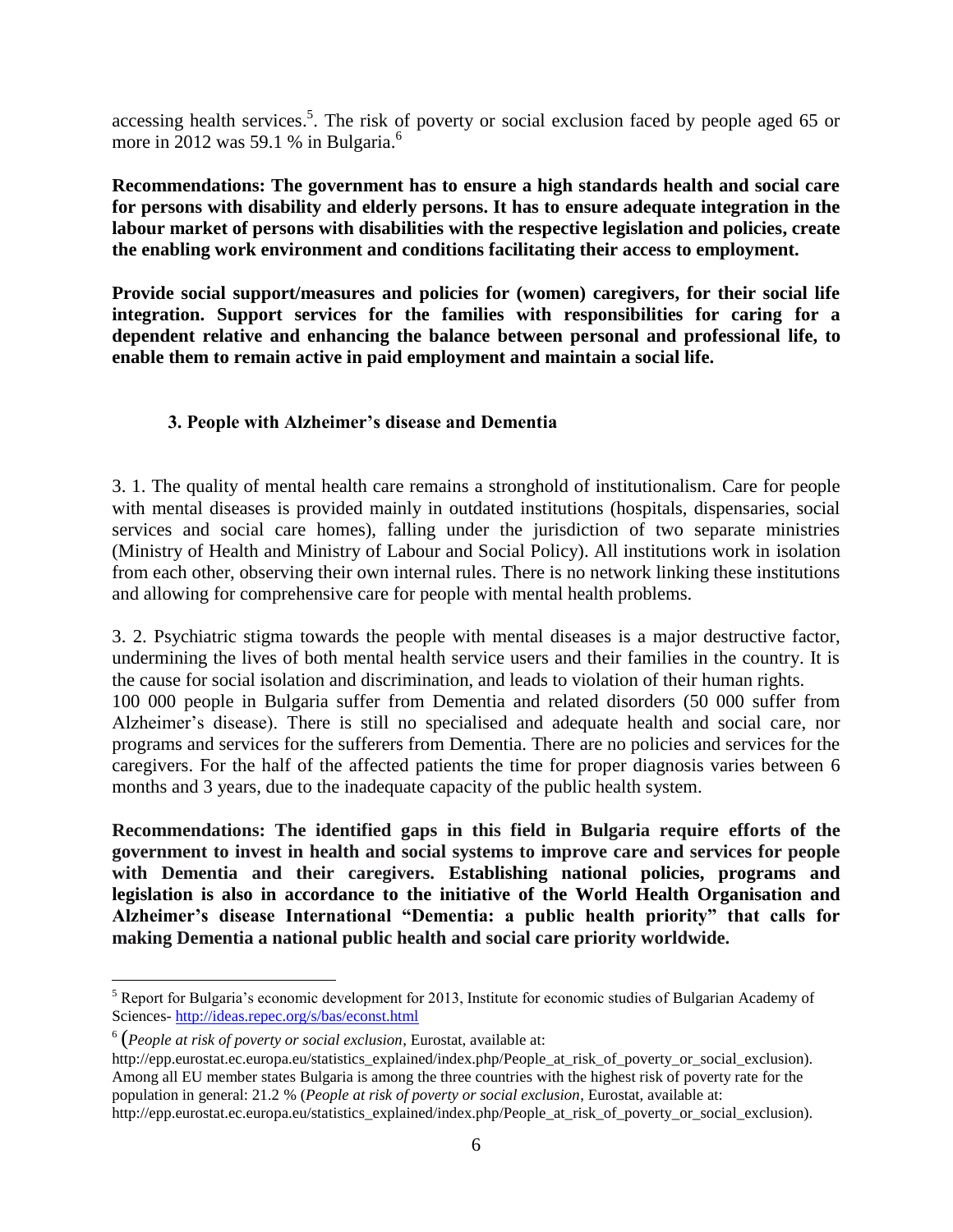**- Non-governmental organisations call for the adoption of National Alzheimer plan by the government, according to the example of many other countries in Europe and worldwide.**

**They insist that the government:**

**- Ensure access to timely diagnosis, commitment to good quality continuing care and services, caregiver support and research.**

**- Implement the necessary efforts to establish services such as day care centers for Dementia patients, information and consultation centers and to support financially the NGOs for the provision of services and social support.**

**- Make possible that people with dementia have the right to live in the community and to have access to health, social and other support services that enable them to lead full and meaningful lives within society. The State must ensure that people with dementia are accepted and are visible part of society.**

## **4. Young people and access to education, employment and health**

4. 1. According to data from a report produced by the Education, Audiovisual and Culture Executive Agency of the European Commission, the actual percentage of young people with poor education suffering from deprivation in Bulgaria are significantly above the EU average. The percentage of respondents (25-29) reporting a condition of severe material deprivation, by level of education is as follows: above 75% have poor pre-primary to lower-secondary education, 35% have poor upper-secondary general education and post-secondary non-tertiary education and about 18% have poor tertiary education.<sup>7</sup>

In the period  $2010 - 2012$  the employment rate in Bulgaria from for the age group 15 - 24 year reaches an average of 21.4%, while within the EU the employment rate for the same group is 33.5%. $8$ 

The **highest actual percentages of unemployed young people** lacking sufficient health care are found in Bulgaria.<sup>9</sup> The share of employed young people experiencing barriers to accessing health services is also significant and is above the European average in Bulgaria.

Despite the numerous educational reforms that have been conducted during the transition to democracy period the share of school drop-outs in the secondary education is currently 14%.<sup>10</sup> Young people who have left the education system have no professional qualification acquired and their options for reintegration within the education system are limited.

<sup>&</sup>lt;sup>7</sup> Youth Social Exclusion and Lessons from Youth Work Evidence from literature and surveys, Report produced by the Education, Audiovisual and Culture Executive Agency (EACEA), European Commission [http://eacea.ec.europa.eu/youth/tools/documents/social\\_exclusion\\_and\\_youth\\_work.pdf,](http://eacea.ec.europa.eu/youth/tools/documents/social_exclusion_and_youth_work.pdf) consulted September 10<sup>th</sup>, 2014

<sup>&</sup>lt;sup>8</sup> Report on youth (2010-2012), published in 2013 at: [www.parliament.bg/pub/cW/2013091804380413RH488-](http://www.parliament.bg/pub/cW/2013091804380413RH488-DOKL%5b1%5d.doc)  $DOKL[1].doc$ , consulted September  $10<sup>th</sup>$ , 2014

<sup>&</sup>lt;sup>9</sup> Ibid.

<sup>&</sup>lt;sup>10</sup> National youth strategy, available at: [http://www.strategy.bg/StrategicDocuments/View.aspx?lang=bg-](http://www.strategy.bg/StrategicDocuments/View.aspx?lang=bg-BG&Id=641) $BG&Id=641$ , consulted September 10<sup>th</sup>, 2014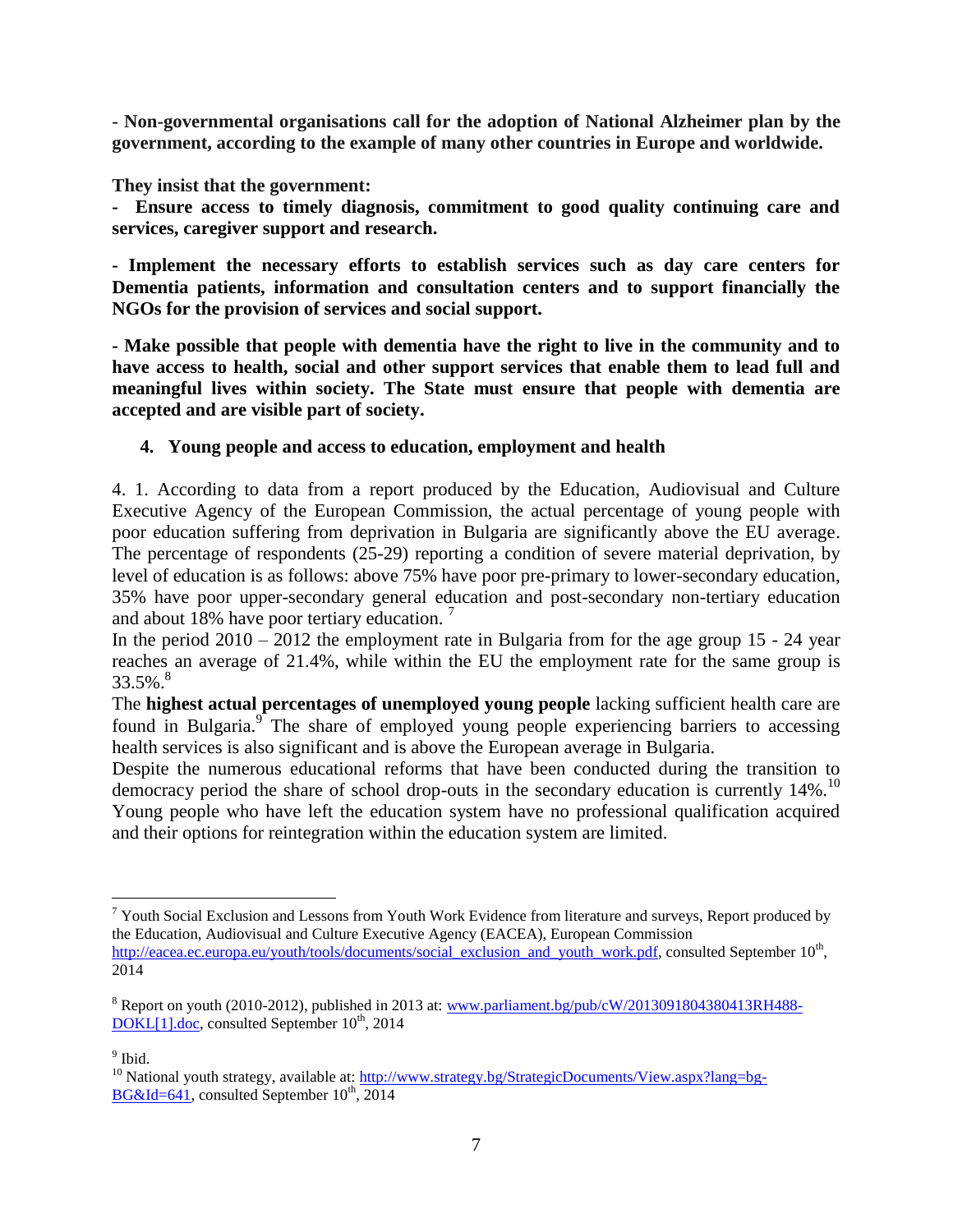Young people in Bulgaria, compared to the other EU countries, experience their insertion at the labour market at very late stage. Young people without professional experience are disadvantaged because of the increased offer of labor in the context of the global financial crisis. Young people with low education and skills are among the first affected by the negative economic conditions.

It is necessary to make efforts on the effective transition of young people from school to the labor market by expanding apprenticeships and practices in the real sector. Often young people experience a lack of access to the information necessary for their job placement. They become potential victims for employment in the grey economy. The lack of the needed professional skills and practices in a real environment and the impossibility to make career choices for the students from the earliest age force some school graduates to admit the 'the first offered job "that is mostly in the sector of services, trade and services without any requirements regarding the working conditions. $^{11}$ 

Young people, especially young women encounter difficulties in reconciling professional and personal life. Although measures for combining motherhood with career exist in the Bulgarian legislation, young women do not realise real reconciliation between professional and family life because of the absence of the corresponding attitudes and of flexible management of human resources on behalf of the employers.

Despite the massive influx of information technologies in the everyday life and at work, the access to information for young people still remains limited. Public services in support of young people still do not have the necessary quality and do not reach all groups in need, especially young Roma and young people living in small towns. The access of young people at risk (18 to 29 years) to quality social services in the community, remains limited especially in small settlements.

4. 2. On the other hand, the use of drugs and psychotropic substances by young people does not mark a decrease. The most common users of psychoactive substances are young people aged from 19 to 24 and they are 6% of all drug users. The prevalence of HIV / AIDS and sexually transmitted diseases is also growing. In the age group 15-19 years newfound HIV / AIDS cases are 14% and in group 20-25 years the newly discovered cases are 50%.

There is a tendency for raising the number of cases of antisocial and illegal activities done by young people in the lower age groups (Eurostat, *Youth in Europe*. *Statistical portrait 2009*.). The number of young people with judicial sentences (aged 14-29) is 17 500 every year, which is 57,7 % of all sentenced persons.

## **Recommendations: The government has to**

**- Take measures for ensuring access to health, education and employment to youth, especially youth at risk**

**- Take special measures for combating social exclusion of disadvantaged youths (young people with disabilities, young people placed in and leaving the orphanage institutions, young people who experience drug dependencies, ex-prisoners etc.)**

 $\overline{a}$  $11$  Ibid.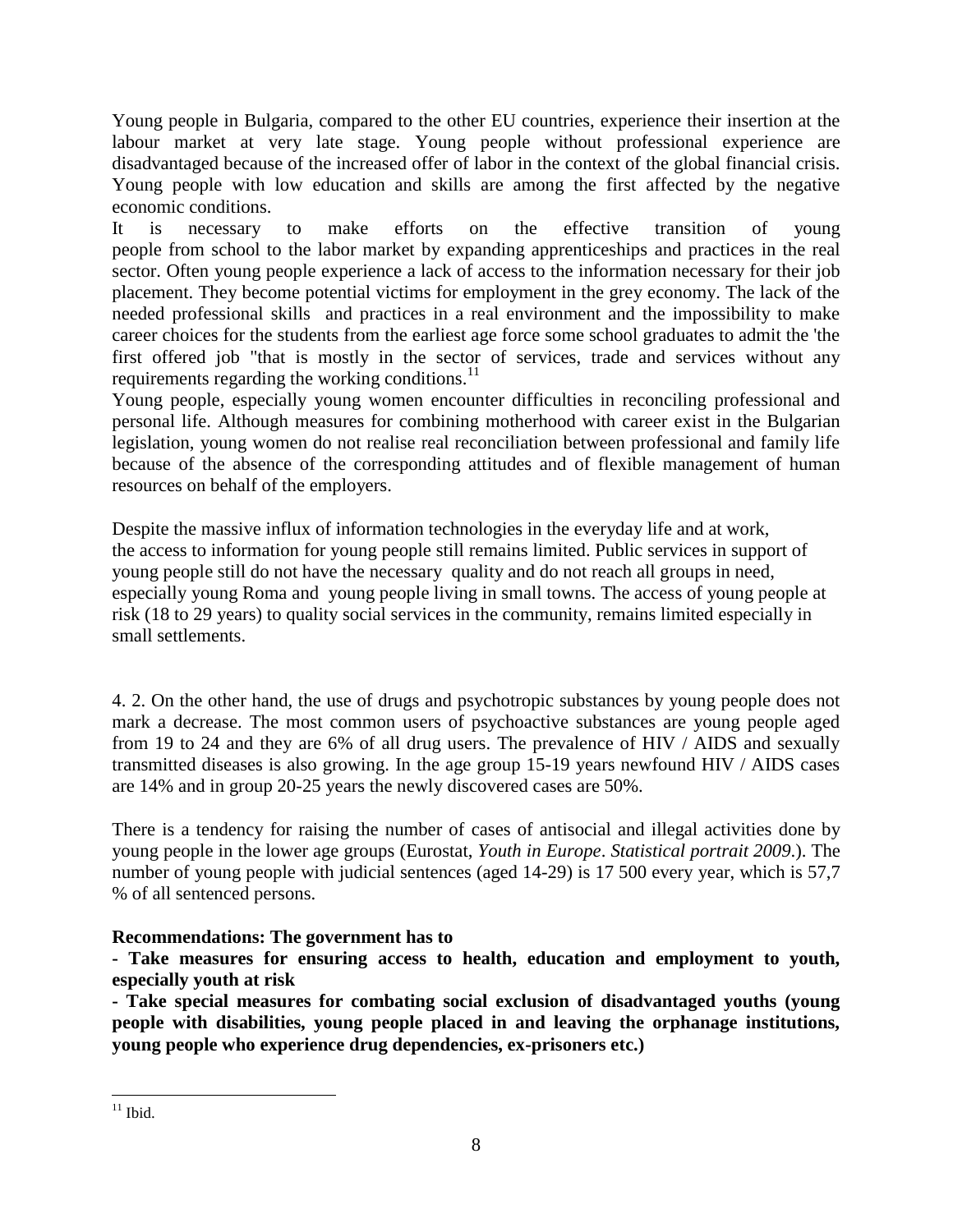**- Develop social services (including support, mentoring) suitable for young people aged 18 to 25 years and corresponding to the needs of the groups at risk.**

**- Initiate and implement of legislative changes for effective prevention and action measures oriented to young offenders and procedures for respect of their rights.** 

# **5. Right to health and healthcare**

5.1. Bulgarian health system doesn't work effectively and there is a lack of state policy to provide new attitude to health, to motivate and ensure high quality of life. The health issues seem not to be among the general priorities of Bulgarian governments.

Expenditures for prophylaxis, prevention and control of public health according to the Constitution are the responsibility of the State. Despite that, almost one third of Bulgarians do not have real and equal access to qualified healthcare. Public expenses for health sector as a part of GDP are approximately 4% (in EU countries they are medium 7%), which falls a long way short of the money needed to guarantee security for the Bulgarian patients, high-quality services, prevention and access to modern treatment.

5. 2. Mortality rate in Bulgaria reached 15 % in 2012 , compared to 9.6% for 27 EU countries. The average mortality has gone up in the capital  $-11.9\%$  but in rural areas is more than 20%. One of the factors that are serious barrier to health care treatment is corruption in the system that blocks the access to medical services. Over half million Bulgarians or a total of 582 809 people don't have the option of selecting a general physician in the village where they live and are forced to seek medical care in the closest town or city.<sup>12</sup>

5. 3. The financial sources of healthcare system are 1. Insurance contributions (paid by employers, employees, self-employed) and 2 – Republican budget but in the last ten years but there is a steady trend state consistently to withdraw to allocate the funds for health. The health budget is reduced with 51% for the period 2008-2013 – from 698,9 to 359 millions BGN. A very high range of medical treatments are not covered by insurance systems. One of the factors that are serious barrier to health care treatment is corruption in the system that blocks the access to medical services. As a result of that, expert opinions assess that the share of medical costs assumed by the citizens will reach about 50% in the years to come and the risks of the system will be more and more at the expense of the individuals.

This status of the health system in Bulgaria is defined as "stabilized crisis and systemic chaos $13$ 

#### **Recommendations:**

- **To protect the interests and ensure the rights of insured persons at all level of the system.**
- **To ensure justice, equality and accessibility of the insured to quality medical care;**
- **To improve the financial position and to increase the efficiency of the health system;**

<sup>&</sup>lt;sup>12</sup> "Healthcare system 2014: conditions, issues, solutions, challenges"(published in Bulgarian), Bulgarian Industrial Association, March 2014

<sup>&</sup>lt;sup>13</sup> "According to Prof. Dr. Petko Salchev from the Institute of Economic research at the Bulgarian Academy of **Sciences**